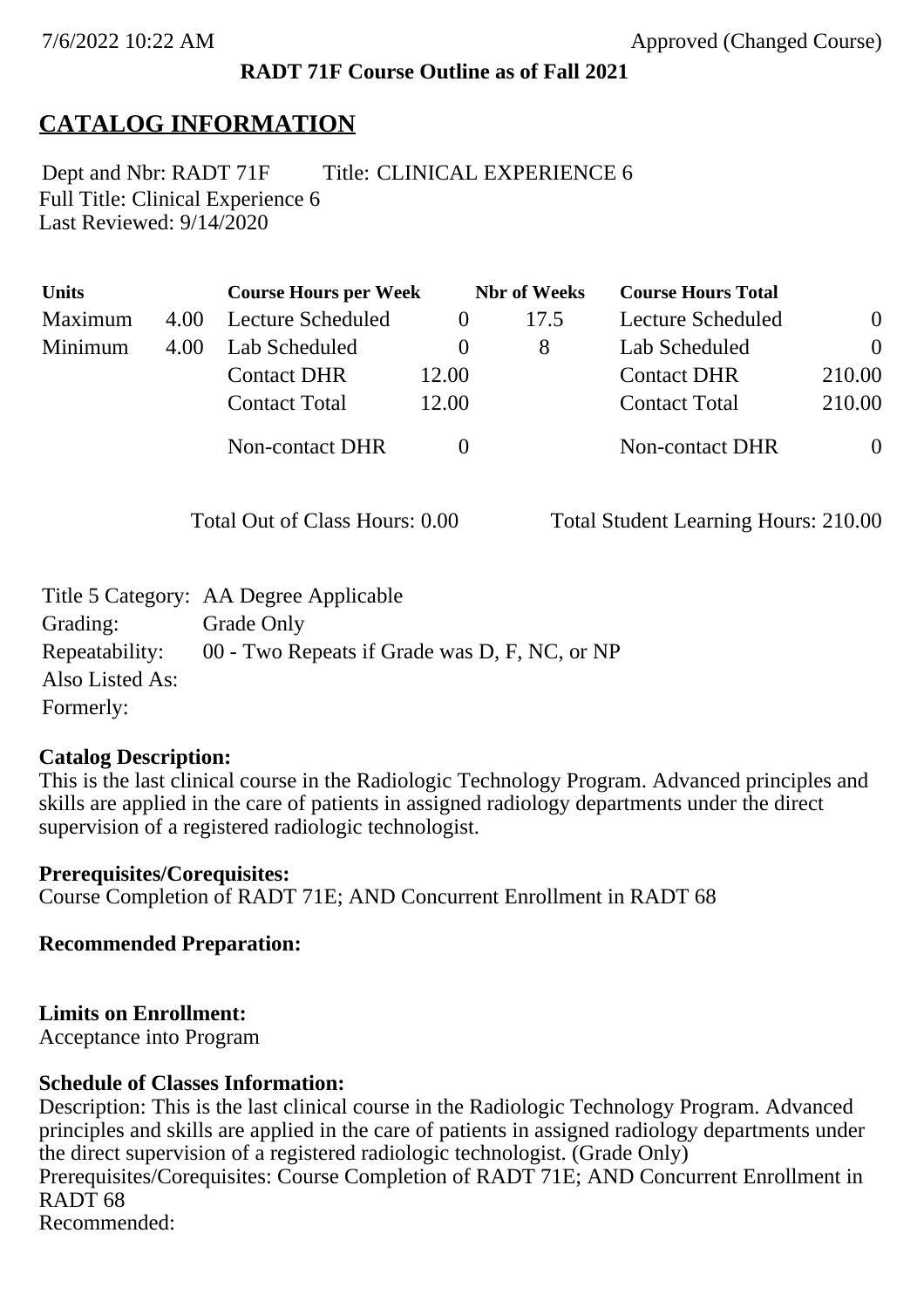# **ARTICULATION, MAJOR, and CERTIFICATION INFORMATION:**

| <b>AS Degree:</b><br><b>CSU GE:</b> | <b>Area</b><br><b>Transfer Area</b> |            |           | Effective:<br>Effective: | Inactive:<br>Inactive: |
|-------------------------------------|-------------------------------------|------------|-----------|--------------------------|------------------------|
| IGETC:                              | <b>Transfer Area</b>                |            |           | Effective:               | Inactive:              |
| <b>CSU Transfer: Transferable</b>   |                                     | Effective: | Fall 2016 | Inactive:                |                        |
| <b>UC</b> Transfer:                 |                                     | Effective: |           | Inactive:                |                        |

# **CID:**

# **Certificate/Major Applicable:**

[Both Certificate and Major Applicable](SR_ClassCheck.aspx?CourseKey=RADT71F)

# **COURSE CONTENT**

### **Student Learning Outcomes:**

Upon completion of the course, students will be able to:

1. Operate radiographic imaging equipment and accessory devices, position patients; modify standard procedures to accommodate for patient condition exposure factors, and other variables to perform radiographic examination and procedures with minimum radiation exposure for the patient, self, and others.

2. Perform tasks expected of an entry level radiologic technologist as a collaborating member of a multidisciplinary health care team.

# **Objectives:**

Students will be able to:

1. Apply theoretical knowledge base, including physiological, pathophysiological, psychological, and social concepts, in providing care.

2. Analyze patient care situations and apply appropriate care processes when assessing/gathering data related to patients' physical and mental conditions.

3. Analyze patient care situations and apply appropriate care processes when collaborating with the radiologic technologist and physicians for imaging purposes.

4. Communicate and collaborate effectively in interactions with the health care team and with patients and their families.

5. Practice within the Radiologist Technologist Scope of Practice of professional/ethical standards.

6. Demonstrate critical thinking behaviors in planning and implementing patient care and imaging protocols.

# **Topics and Scope:**

I. Orientation to Clinical Setting

A. Physical environment

B. Fire, safety, disaster protocols, emergency codes, equipment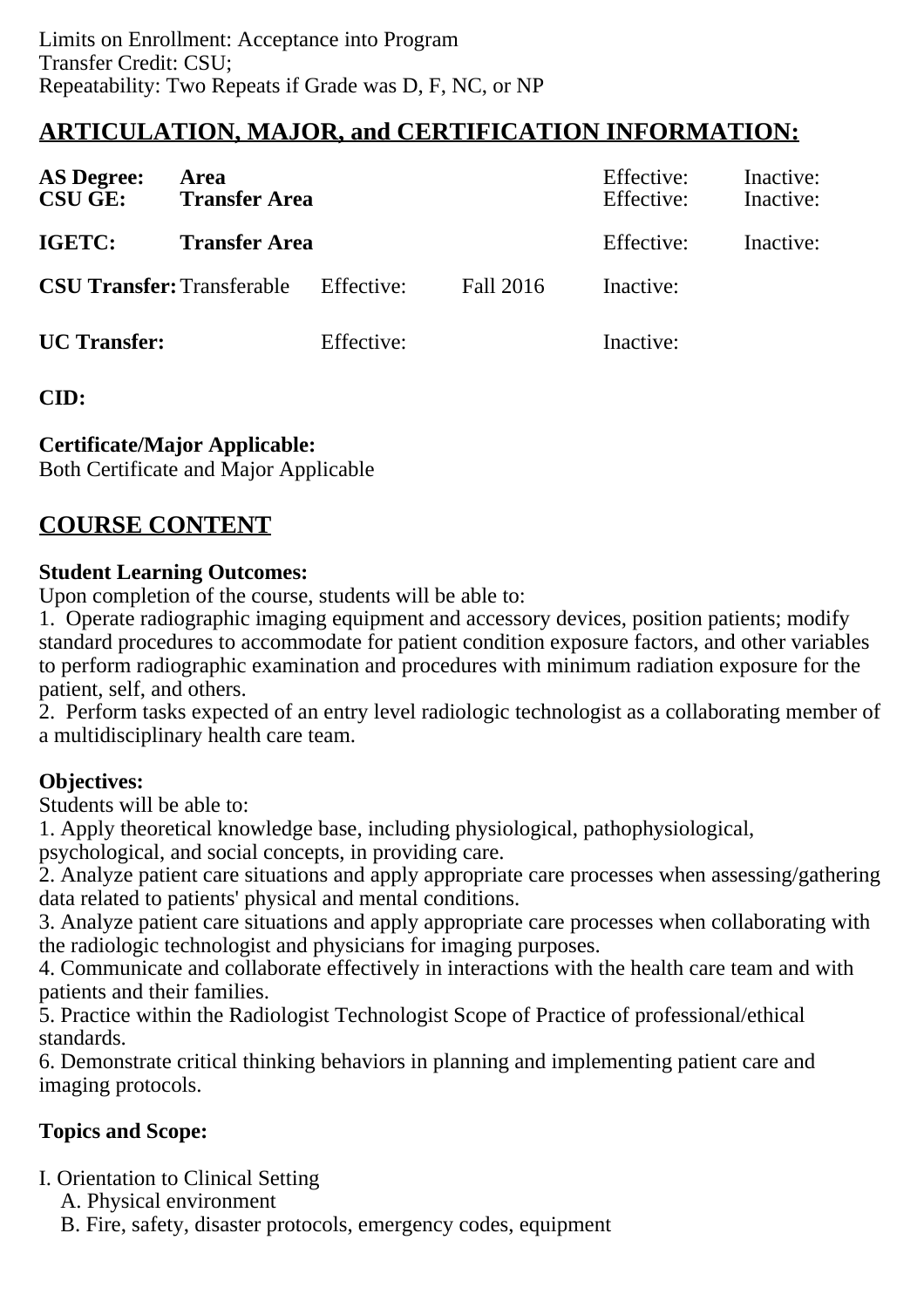- C. Policies and Procedures
	- 1. Computer systems
		- a. digital imaging
		- b. health information system
	- 2. Documentation with regards to imaging procedures
	- 3. Health Insurance and Portability Assurance Act (HIPAA)
- II. Preparation for Patient Care
	- A. Image analysis
	- B. Critical thinking
	- C. Evaluation of image quality
- III. Error Prevention
	- A. Image analysis
	- B. Critical thinking
	- C. Evaluation of image quality
- IV. Code of Ethics
- V. Patient Rights
- VI. Standard and Special Infection Control Procedures
- VII. Physical Assessments to Individual Patients
	- A. Current medical problems
	- B. Potential complications
- VIII. Recognizing and Supporting Patients' Coping Strategies
- IX. Management of Imaging Procedures
	- A. Routines and protocols for procedures
	- B. Patient supervisions
	- C. Critical thinking and adaptation to patients' needs
- X. Radiation Protection
	- A. Patients
	- B. Self
	- C. Others
	- D. As Low As Reasonably Achievable

# XI. Clinical Competencies

- A. Mandatory
- B. Elective
- XII. Basic Tasks of a Radiologic Technologist
	- A. Skill performance
	- B. Equipment use
	- C. Documentation

# **Assignment:**

- 1. Completion of 3 bi-weekly progress reports (not graded)
- 2. Completion of mandatory and elective competencies
- 3. Completion of 200 clinical hours
- 4. Completion of a final clinical evaluation

# **Methods of Evaluation/Basis of Grade:**

**Writing:** Assessment tools that demonstrate writing skills and/or require students to select, organize and explain ideas in writing.